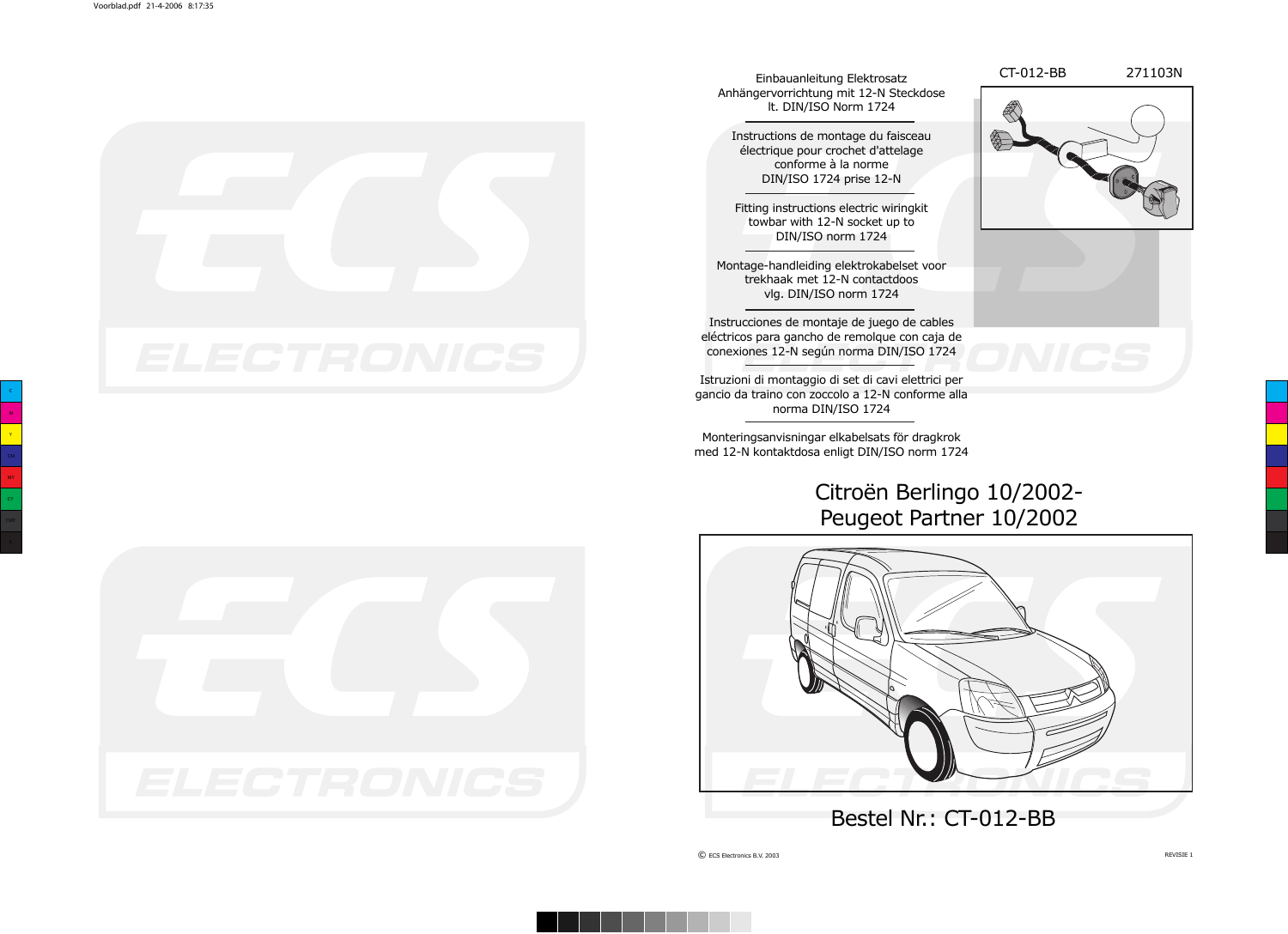





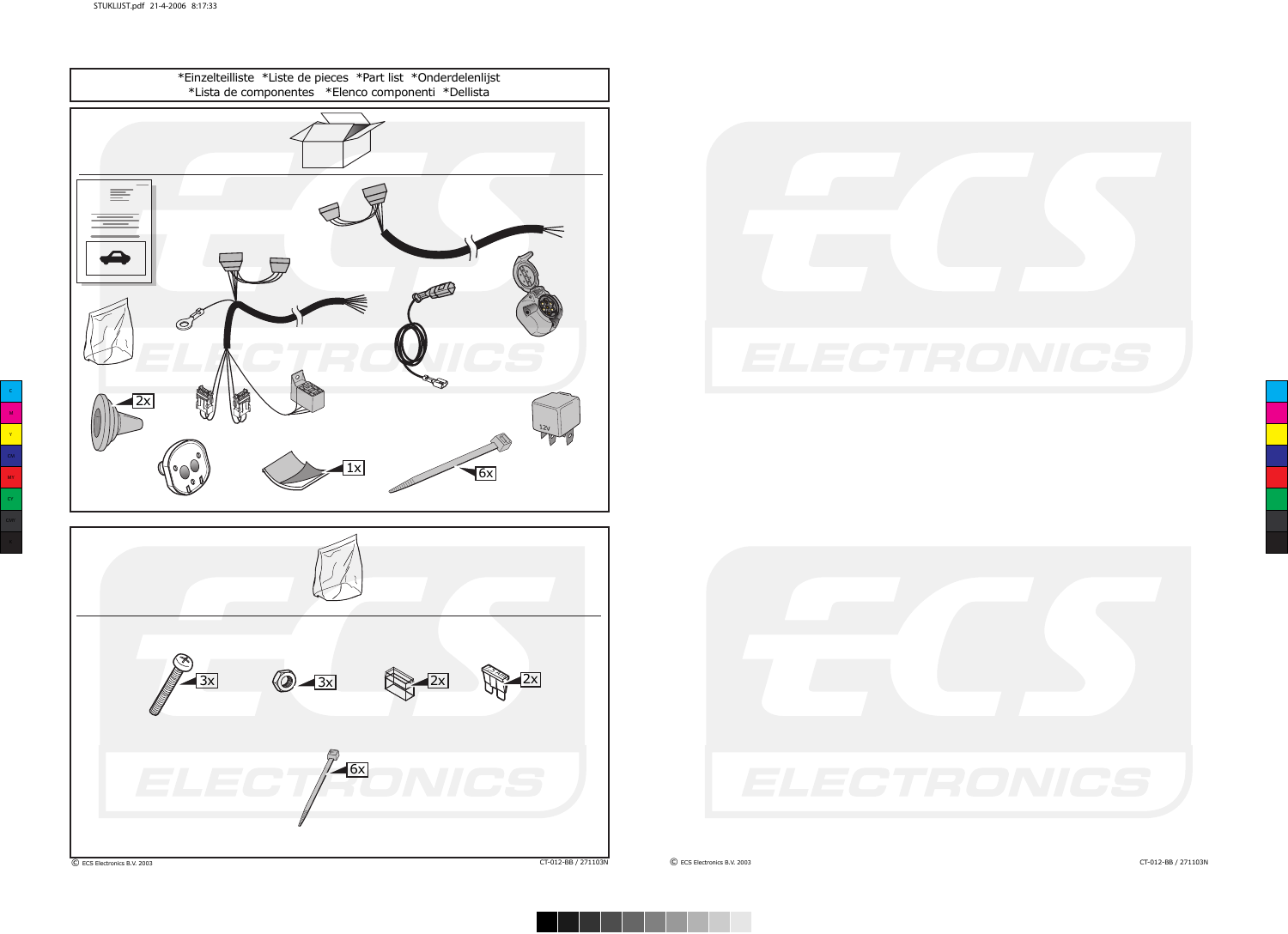|             | INFO <br>- Wir weisen ausdrücklich darauf hin, dass eine unsachgemäße und nicht in einer Fachwerkstatt<br>durchgeführte Montage einen Verzicht auf Entschädigung jeglicher Art insbesondere bezüglich<br>(DE)<br>des Produkthaftpflichtrechts zur Folge hat.<br>- Technische Änderungen vorbehalten.<br>- Widerstand nur gemäß der Tabelle auf dem Anhänger verwenden, siehe Seite 4.                                                                             |
|-------------|-------------------------------------------------------------------------------------------------------------------------------------------------------------------------------------------------------------------------------------------------------------------------------------------------------------------------------------------------------------------------------------------------------------------------------------------------------------------|
|             | - Il est expréssement prévu qu' on ne saurait se prévaloir d'un quelconque préjudice contractuel<br>ou rédhibitoire si le montage avait été fait en dépit des dites instructions ou dans un garage ne<br>disposant pas des équipments adéquats.<br>(FR)<br>- Sous réserve de modifications techniques.<br>- Ne excessez pas la charge maximale, indiquée dans le tableau sur page 4.                                                                              |
|             | - We would expressly point out that any improper assembly which is not carried out in a specialist<br>workshop will result in the renunciation of the enforcement of compensation claims of any kind,<br>(GB)<br>in particular those arising by virtue of the product liability law.<br>- Subject to alteration without notice.<br>- Only use maximum charge according to connectiontable on towed vehicle, see page 4.                                           |
| ELECTRONICS | - Wij wijzen er met nadruk op, dat ondeskundige en niet door een vakkundige werkplaats<br>uitgevoerde montage tot gevolg heeft dat daardoor ieder recht op schadevergoeding,<br>(NL)<br>ook op wettelijke aansprakelijkheid inzake produkten, vervalt.<br>- Technische wijzigingen voorbehouden.<br>- Gebruik alleen belasting volgens aansluittabel op het getrokken voertuig, zie pagina 4.                                                                     |
|             | - El montaje inapropiado y efectuado por personal no cualificado originará la pérdida de todo<br>derecho a indemnización o la expiración de toda responsabilidad civil con respecto al producto.<br>(ES)<br>- Nos reservamos el derecho a efectuar modificaciones técnicas.<br>- Utilice sólo cargas de acuerdo a la tabla de conexión del vehículo remolcado (ver página 4).                                                                                     |
|             | - Sottolineiamo espressamente che un montaggio inadeguato ed eseguito da un'officina non<br>specializzata ha come conseguenza il decadere di qualsiasi diritto al risarcimento danni, nonché<br>alla responsabilità legale relativa ai prodotti.<br>$(\text{II})$<br>- Ci si riserva il diritto di apportare modifiche tecniche.<br>- Utilizzare esclusivamente un carico conforme alla tabella degli allacci relativa al veicolo in<br>questione, cfr. pagina 4. |
|             | - Vi påpekar med eftertryck att all rätt till skadeersättning och all laglig ansvarighet förfaller om<br>monteringen inte har utförts på rätt sätt och av en professionell verkstad.<br>(SE)<br>- Tekniska ändringar förbehålles.<br>- Använd endast belastning enligt anslutningstabellen på det dragna fordonet, se sid. 4.                                                                                                                                     |
| ELECTRONICS | <u>शन्द्या</u><br>Code                                                                                                                                                                                                                                                                                                                                                                                                                                            |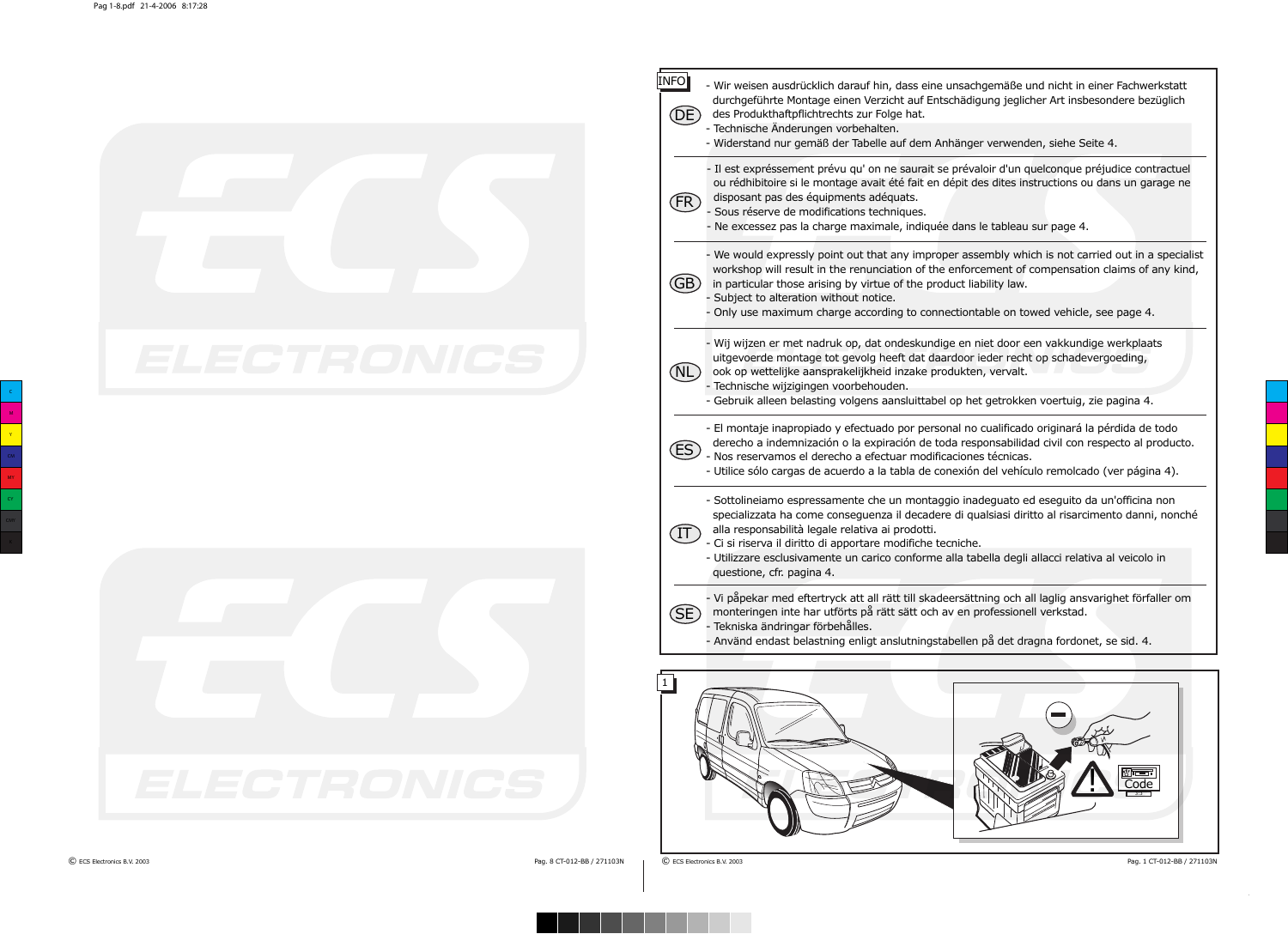

© ECS Electronics B.V. 2003 Pag. 2 CT-012-BB / 271103N © ECS Electronics B.V. 2003 Pag. 7 CT-012-BB / 271103N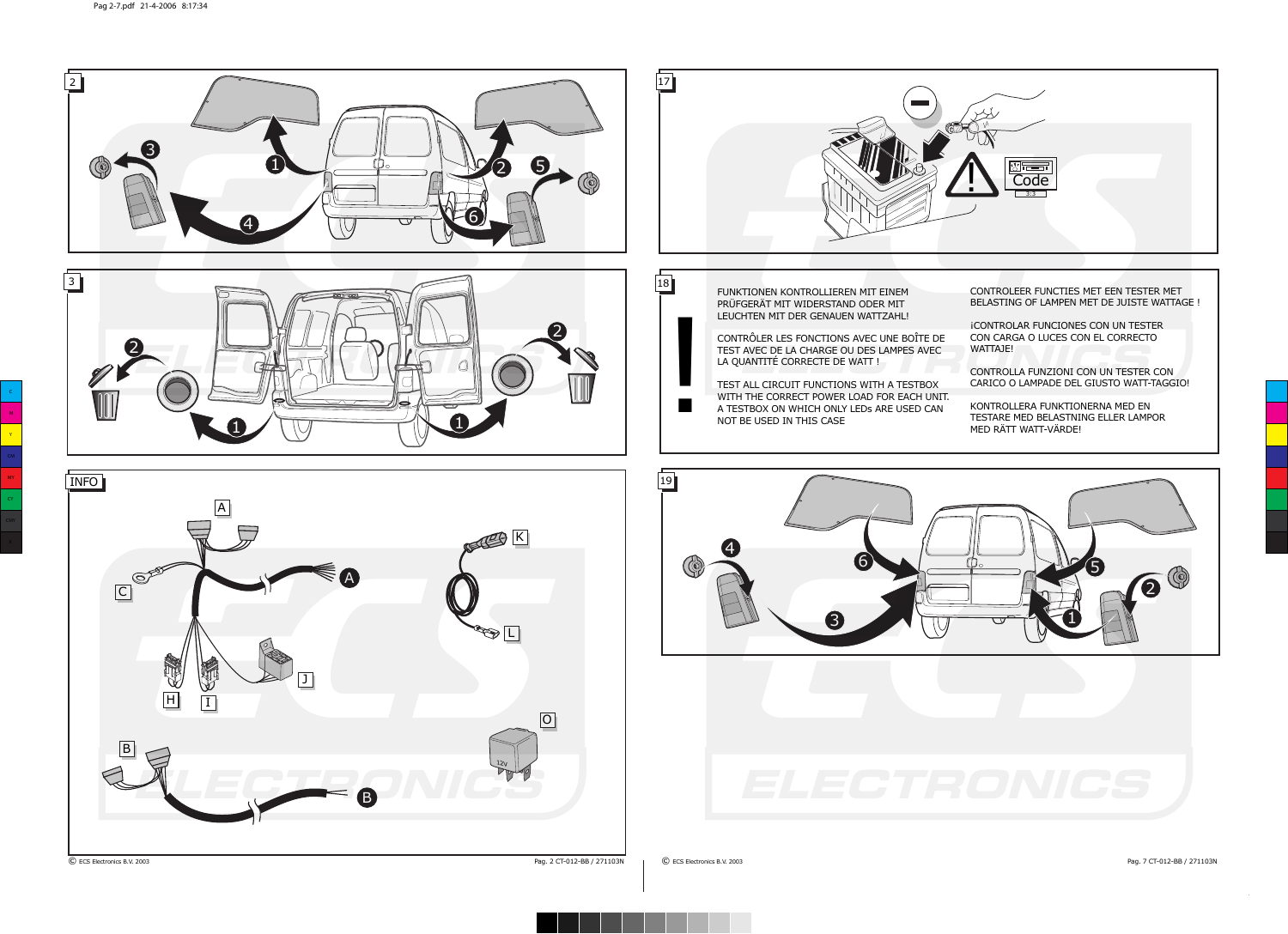